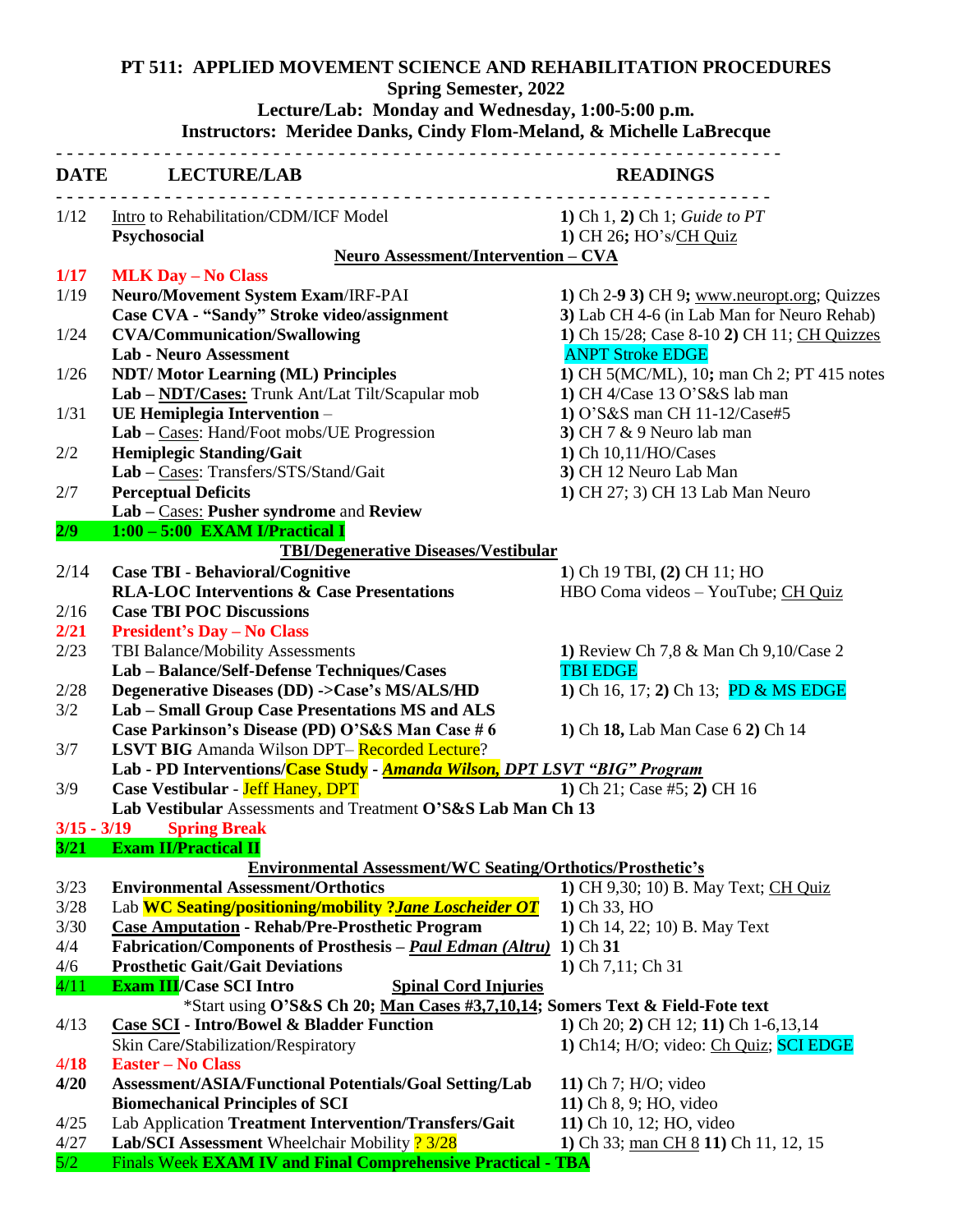## **TEXTS:**

**Required:** (1) Physical Rehabilitation, O'Sullivan & Schmitz (7<sup>th</sup> ed – FA Davis) Case videos **and** Improving Functional Outcomes (manual in PT 415) **free online** in Accessphysiotherapy

## **Accessphysiotherapy Reference Books** (**free online** thru UND Med Library)

- (2) Neurologic Rehabilitation, Nichols-Larsen (2016); Section II (McGraw-Hill Educ)
- (3) Laboratory Manual for Neurologic Rehabilitation, Kegelmeyer DA (2020) **videos**
- (4) Neuro Notes: Clinical Pocket Guide (2009)
- (5) Motor Learning & Control 12e, Magill & Anderson 2017
- (6) Vestibular Rehabilitation, Herdman S (2014) Videos
- (7) ICE Learning Center UNDSMHS library (Stroke/TBI/Ped/ortho **videos**)
- (8) Movement Disorders 3e, Watts/Standaert/Obeso Multimedia **videos** DD Clinical Disorders
- (9) Spinal Cord Injury Rehabilitation, Field-Fote E (2009)
- (10)Prosthetics and Orthotics (2011), Bella May (FA Davis)

Recommend: (11) Spinal Cord Injury: Functional Rehabilitation (3rd ed), Somers

Ref. Books: May be checked out from my office

- Steps to Follow, Davies  $(2<sup>nd</sup>$  ed)
- Pathology: Implications for PT ( $3^{rd}$  ed Section 4), Goodman & Fuller
- Stroke Rehabilitation, Carr & Shepherd
- Motor Control, Shumway-Cook & Woollacott
- Neurological Rehabilitation, Umphred
- Neurological Rehabilitation Optimizing Motor Performance, Carr & Shepherd
	- VHI: General/Balance & Vestibular Rehab/Amputee-HEP Kit, on reserve in library
	- Adult Hemiplegia: Evaluation & Treatment, Bobath
	- Right in the Middle; & Starting Again, PM Davies
	- Physical Rehabilitation EBP, Cameron MH & Monroe LG
	- Assistive Technologies, Cook & Hussey's

Websites: 1) www.**[strokengine](http://www.strokengine.ca/)**.ca/*; 2)* www.**[rehabmeasures@shirleyryanabilitylab](http://www.rehabmeasures@shirleyryanabilitylab.org/)**.org/*; 3)*  [www.neuropt.org,](http://www.neuropt.org/) 4) www.stroke.org, 5) www.**physio-pedia**.com/ 6) [www.](http://www.pva.org/)**pva**.**org**/ *7) apta.org/continuingeducation 8) COMBI.org (9) PhysioU* – videos 10) Vestibular.org

|                 | <b>Overall Grading Scale</b> |
|-----------------|------------------------------|
| 50 pts          | $A = 90\% >$                 |
| $\sim$ 280 pts. | $B = 80 - 89\%$              |
| $\sim 60$ pts.  | $C = 76 - 79\%$              |
| $\sim 60$ pts   | **D = 75% or <               |
| $\sim 50$ pts   |                              |
| $~500$ Points   |                              |
|                 |                              |

**\*\***Written examinations receiving a score **< 76% or Practical exam < 80% must be retaken and receive a passing grade.** The original grade is retained for course grading purposes.

- - - - - - - - - - - - - - - - - - - - - - - - - - - - - - - - - - - - - - - - - - - - - - - - - - - - - - - - - - - - - - - - - - -

**NOTE**--Attendance & participation is **required** (if you are going to be absent the instructor needs to be notified prior to absence or points may be lost); please refer to UND-PT Scholastic Standards for further policy information. Also, have *appropriate lab clothing* available!